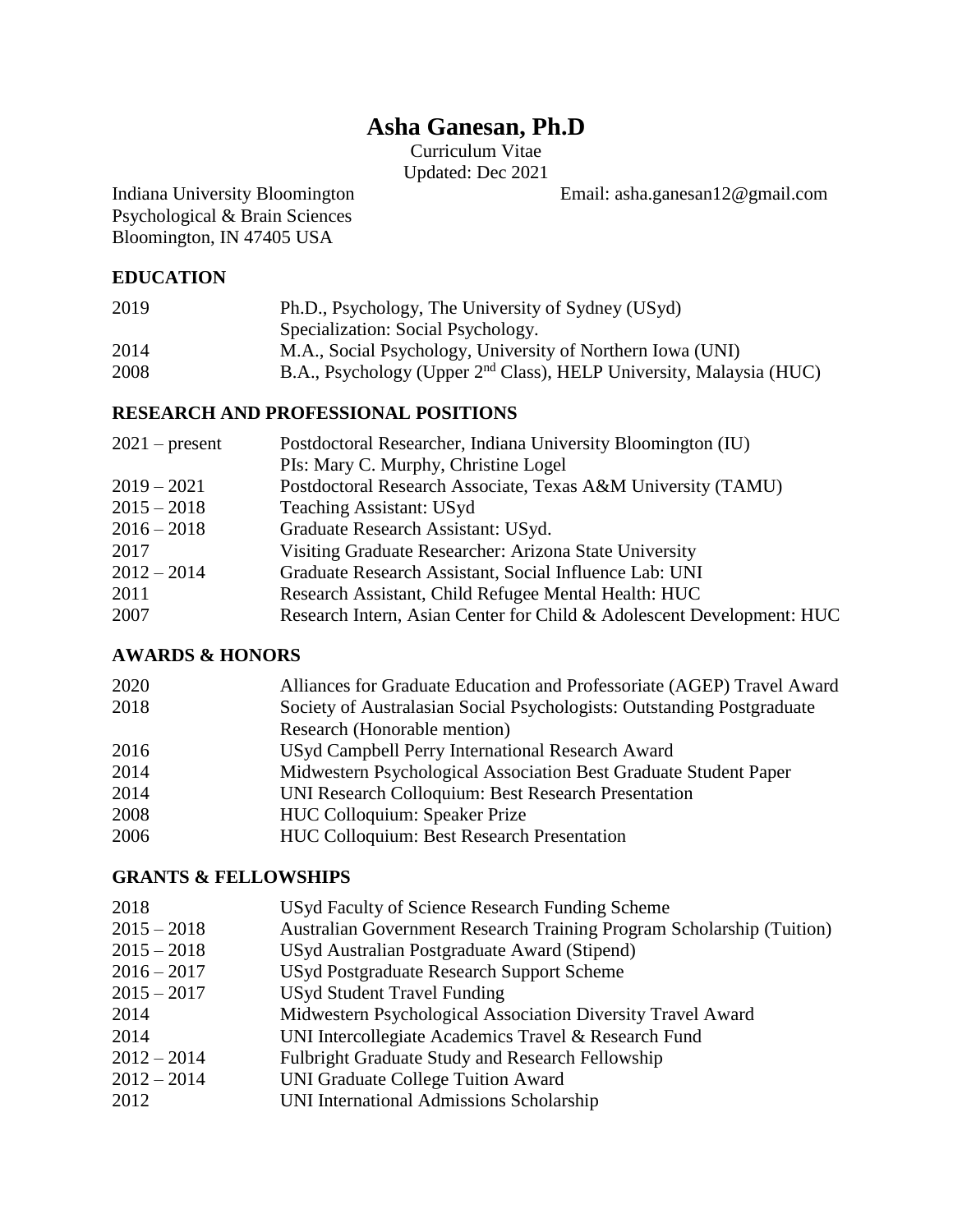### **REFEREED JOURNAL ARTICLES**

\* Student co-author † Equal contribution

- 1. **Ganesan, A.** & Carter-Sowell, A. R. (2021). Buffering anti-fat attitudes using contact: The roles of contact quantity, duration, favorability, and intergroup anxiety. *Body Image, 38,*  120-126. https://doi.org/10.1016/j.bodyim.2021.03.019.
- 2. Zimmerman, C. A., Carter-Sowell, A. R., & **Ganesan, A.** (2021). Confrontation as an interpersonal response to ostracism. *European Journal of Social Psychology*. https://doi.org/10.1002/ejsp.2749.
- 3. **Ganesan, A.** & Dar-Nimrod, I. (2021). Experimental examination of social transmission of health information using an online platform. *Health Communication*, *36*, 392-400. https://doi.org/10.1080/10410236.2019.1693126
- 4. †**Ganesan, A.**, †Morandini, J., Veldre, A., Hsu, K. & Dar-Nimrod, I. (2020). Ethnic differences in visual attention to sexual stimuli among Asian and White heterosexual women and men. *Personality and Individual Differences, 155,* 109630. https://doi.org/10.1016/j.paid.2019.109630
- 5. **Ganesan, A.,** Kashima, Y., Kiat, J. E., & Dar-Nimrod, I. (2019). Transmission of disorder and etiological information: Effects on health knowledge recollection and health-related cognition. *PLoS One, 14*, e0218703. https://doi.org/10.1371/journal.pone.0218703
- 6. Dar-Nimrod, I. & **Ganesan, A.**, & MacCann, C (2018). Coolness as a trait and its relations the Big Five, self-esteem, social desirability, and action orientation. *Personality and Individual Differences, 121*, 1-6. https://doi.org/10.1016/j.paid.2017.09.012
- 7. Dar-Nimrod, I., MacNevin, G., Godwin, A., Lynch, K., Cohen, T. M., **Ganesan, A.,** & Morandini, J. (2018). Genetic literacy within a national Australian sample: Comparisons with other diverse populations. *Public Health Genomics, 21,* 133-143*.* https://doi.org/10.1159/000496381/
- 8. Kiat, J. E., Ong. A. R., & **Ganesan, A.** (2018). The influence of distractor strength and response order on MCQ responding. *Educational Psychology, 38*, 368-380. https://doi.org/10.1080/01443410.2017.1349877
- 9. O'Neal, C. R., Atapattu, R., Jegathesan, A., Clement, J., Ong, E., & **Ganesan, A**. (2018). Refugee teacher classroom management of Burmese refugee students' behavior, emotions, and attention in Malaysia. *Journal of Educational & Psychological Consultation, 28*, 43-69. https://doi.org/10.1080/10474412.2016.1193740
- 10. Lukman, H., Kiat, J. E., **Ganesan, A.**, Chua, W.L., Khor, K. L., & Choong, Y. F. (2011). Negative social reaction to strabismus in school children aged 8-12 years. *Journal of American Association for Pediatric Ophthalmology and Strabismus, 15,* 238-240. https://doi.org/10.1016/j.jaapos.2011.01.158.
- 11. **Ganesan, A**., & Reyes, J. A. S. (2011). Factors predictive of subjective well-being among Malaysian ethnic minorities. *Philippine Journal of Counseling Psychology, 13*, 15-28.
- 12. Lukman, H., Kiat, J. E., **Ganesan, A.**, Chua, W. L., Khor, K. L., & Choong, Y. F. (2010). Strabismus-related prejudice in 5-6 year old children. *British Journal of Ophthalmology, 9*, 1348-1351. https://doi.org/10.1136/bjo.2009.173526.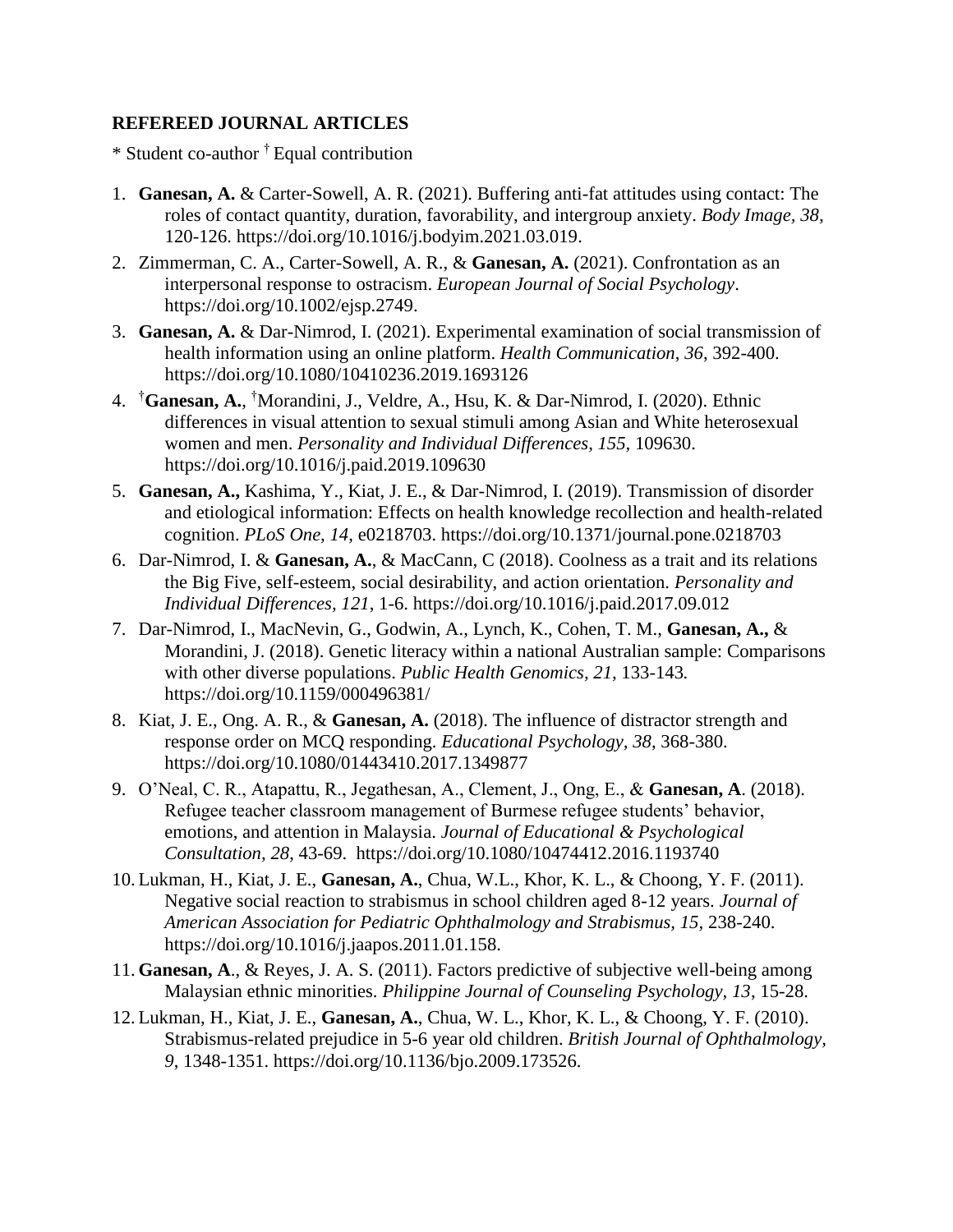### **MANUSCRIPTS IN REVIEW/IN REVISION**

1. Carter-Sowell, A. R., Kelly, K. A., **Ganesan, A.**, Miller, G., & Wang, R. Diversity, equity, and inclusion by design: The role of collaborations and communities in promoting the wellbeing of students representing minoritized groups in the academy.

### **OTHER PUBLICATIONS**

- 1. Carter-Sowell, A. R., †**Ganesan, A.,** †Williams, M., & †Zimmerman, C. A. (2021) *Diversity and ostracism in the workplace: An overview of experiences from different racial groups, international employees, foreign-born and immigrant workers*. In C. Liu & J. Ma (Eds.). Workplace ostracism: Its nature, antecedents, and consequences. Springer International Publishing.
- 2. **Ganesan, A.** (2017). *Ideal self*. In V. Zeigler-Hill & T. K. Shackelford (Eds.). Encyclopedia of personality and individual differences. Cham, Switzerland: Springer International Publishing AG.
- 3. Cornish, D. L., **Ganesan, A**., & Lutz, G. M. (2013). *Iowa tobacco cessation program evaluation: FY2013*. Cedar Falls, IA: Center for Social and Behavioral Research, University of Northern Iowa.

### **CONFERENCE PRESENTATIONS**

- 1. Johnson, E.\*, **Ganesan, A.** & Carter-Sowell, A. R. (2021, April). *Influence of ostracism on support seeking and social pain sensitivity.* Poster presented at the Midwestern Psychological Association Conference, Chicago, IL.
- 2. Crist, J.\*, Carter-Sowell, A. R., **Ganesan, A**., Yuan, H., & Driver, T. (2021, April). *Intersectional identities cultural engagement programs at predominantly White institutions.* Paper presented at the Midwestern Psychological Association Conference, Chicago, IL.
- 3. **Ganesan, A.,** Zimmerman, C. A., & Carter-Sowell, A. R. (2021, Mar). *Confrontation as an interpersonal response to ostracism.* Poster presented at AGEP National Research Conference, Boston, MA.
- 4. **Ganesan, A.** & Carter-Sowell, A. R. (2021, Feb). *Benevolent and paternalistic sizeism: Race- and weight-based evaluations of privilege and hardship.* Poster presented at the Group Processes and Intergroup Relations preconference at the 2021 Virtual Annual Meeting of The Society for Personality and Social Psychology.
- 5. Carter-Sowell, A. R., Ganesan, A., Miller, G., Wang, R., Williams, M., & Zimmerman, C. A. (2021, Feb). *Diversity and inclusion by design: Culturally informed, systematic methods for increasing alliances in the academy.* Poster presented at The 2021 Virtual Annual Meeting The Society for Personality and Social Psychology.
- 6. Robinson, T.\*, **Ganesan, A.** & Carter-Sowell, A. R., & Miller, G. H. (2021, Feb). *From social cliques to workplace consequences: Exploring the authenticity of visibility at work on professional identity and coworker interactions.* Paper presented at the Shared Reality and Authenticity preconference at the 2021 Virtual Annual Meeting of The Society for Personality and Social Psychology.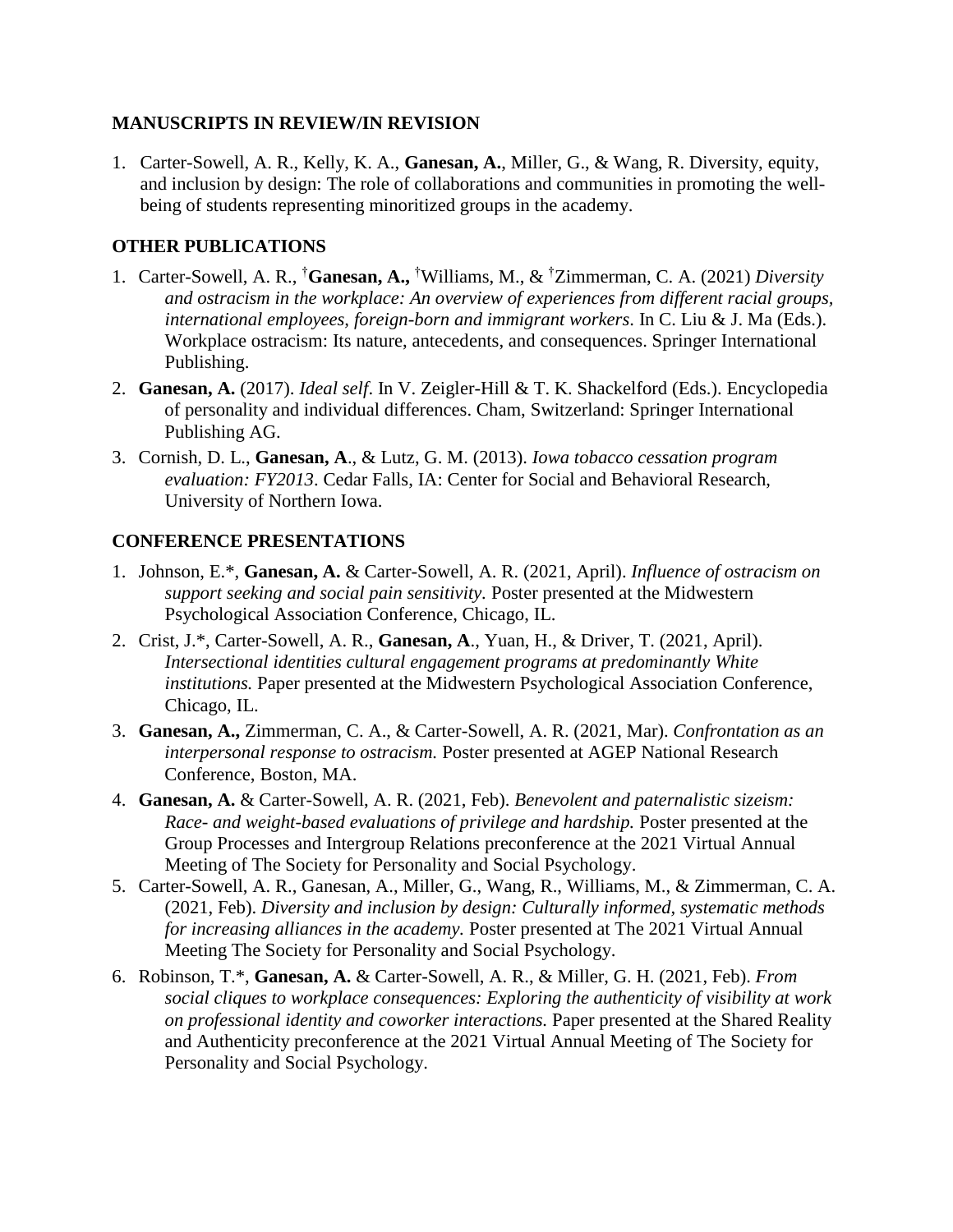- 7. Gelbart, B.\*, Pick, C., **Ganesan, A.,** & Cohen, A. (2018, July). *Ease your partner's jealousy by cheating again: Jealousy decreases as partner number increases.* Poster presented at The Annual Meeting of Human Behavior and Evolution Society, Amsterdam.
- 8. **Ganesan, A.,** Dar-Nimrod, I., Kashima, Y., Dann, K.\*, Seymour, K.\*, Dahora, N.\* (2018, April). *Transmission of disorder and etiological information: Effects on evolution of health knowledge and patient evaluations.* Paper presented at The Society for Australasian Social Psychology Conference, Wellington, New Zealand.
- 9. Gelbart, B.\*, Pick, C., **Ganesan, A.,** & Cohen, A. (2018, March). *Jealousy decreases as partner number increases.* Poster presented at the Evolutionary Psychology preconference at The Annual Meeting of The Society for Personality and Social Psychology, Atlanta, GA.
- 10. Henao-Urrego, O. L.\* & **Ganesan, A.** (2017, February). *Attitudes towards homosexuality: A comparison of Malaysians and non-Malaysians' perspective on homosexuality*. Paper presented at the Society for the Scientific Study of Sexuality Australasian Symposium, Sydney, Australia.
- 11. **Ganesan, A.,** Dar-Nimrod, I., & Kashima, Y. (2017, January). *Cultural transmission of disorder-related etiology and its effects on prognosis and treatment attitudes*. Poster presented at The Annual Meeting of The Society for Personality and Social Psychology, San Antonio, TX.
- 12. Broussard, K. A., Harton, H. C., **Ganesan, A.**, & Farrell, A.\*, (2015, April). *Liberals' and conservatives' perceptions of warmth-competence and threat for immigrant groups*. University of Northern Iowa CSBS Student Research Conference, Cedar Falls, IA.
- 13. Harton, H. C., Broussard, K. A., **Ganesan, A.**, Stuck, D. B., Lyons, W. W., Gordon, A., & Mintz, M. (2015, February). *Undergraduates', faculty, IRB professionals', and the public's evaluations of research ethics.* Poster presented at The Sixteenth Annual Meeting of The Society for Personality and Social Psychology, Long Beach, CA.
- 14. Mintz, M., Harton, H. C., **Ganesan, A.,** Broussard, K. A., Gordon, A., Stuck, D. B., Lyons, W. W. (2015, February). *Effects of consent form presentation on study knowledge and attitudes*. Poster presented at The Sixteenth Annual Meeting of The Society for Personality and Social Psychology, Long Beach, CA.
- 15. **Ganesan, A.,** Harton, H. C., Stuck, D. B., Lyons, W. W., Gordon, A., Broussard, K. A., & Mintz, M. (2014, May). *Perceptions of ethical issues: A comparison of undergraduates, faculty, and members of the public.* Poster presented at the Midwestern Psychological Association Conference, Chicago, IL.
- 16. Skarsgard, N.\*, **Ganesan, A**., Harton, H. C., Broussard, K. A., & Goldsmith, P. (2014, May). *Implicit and explicit prejudice towards transsexual women.* Poster presented at the Midwestern Psychological Association Conference, Chicago, IL.
- 17. Mintz, M., Harton, H. C., **Ganesan, A.,** Gordon, A., Stuck, D. B., Broussard, K. A., & Lyons, W. W. (2014, May). *Consent form length and presentation affects study knowledge but not attitudes*. Poster presented at the Midwestern Psychological Association Conference, Chicago, IL.
- 18. **Ganesan, A**., & Harton, H. C. (2014, February). *Political orientation and numerical estimation of political issues: The role of numerical anchors and cognitive load*. Poster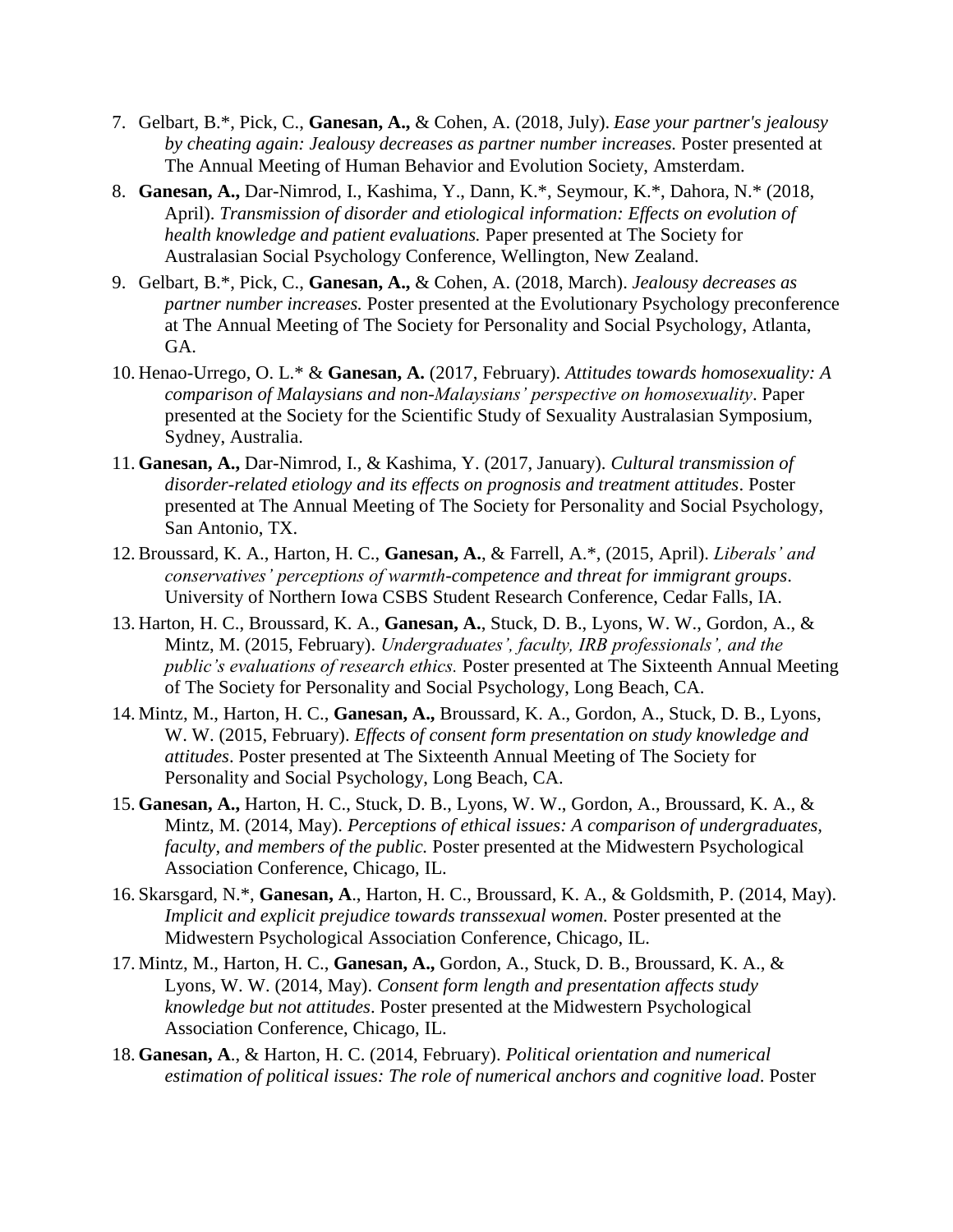presented at The Fifteenth Annual Meeting of The Society for Personality and Social Psychology, Austin, TX.

- 19. Harton, H. C., Stuck, D. B., Lyons, W. W., **Ganesan, A.**, & Gordon, A. (2013, November). *The effects of consent form placement in online studies*. Poster presented at Public Responsibility in Medicine and Research's Advancing Ethical Research Conference, Boston, MA.
- 20. **Ganesan, A**., Ong, A. R., Tai, Y. S.\*, Lee, E.\*, Eng, R.-X.\*, Wong, Y. Z.\*, & Teng, P. Y.\* (2013, July). *Stereotype threat in a Malaysian context: A gender comparison in math performance*. Poster presented at Iowa NSF EPSCOR Annual Meeting, Cedar Falls, IA.
- 21. Kiat, J. E., **Ganesan, A**., & Ong, A. R. (2013, May). *The effects of distracters and student ability on test performance.* Poster presented at the Midwestern Psychological Association Conference, Chicago, IL.
- 22. Kiat, J. E., **Ganesan, A**., & Ong, A. R. (2012, September). *Exploring moderating factors in the influence of first estimate accuracy on averaged estimate accuracy in simple reestimation.* Poster presented at Southeast Asia Psychology Conference, Sabah, Malaysia.
- 23. O'Neal, C., **Ganesan, A**., Harves, C., Satvinder, P., Satvinder, E., Fernandez, E., & Ong, E. (2011, March). *Refugee child mental health in Malaysia*. Paper presented at Fulbright Southeast Asia Conference, Bangkok, Thailand.
- 24. Kiat, J. E., **Ganesan, A**., Phun, T. M., & Leonard, L. A.\* (2010). *Factors predictive of improvement in student academic performance during the high-school college transition.* Paper presented at the Association of Southeast Asian Nations (ASEAN) Regional Union of Psychological Societies Congress in Kuala Lumpur, Malaysia.
- 25. **Ganesan, A**., & Sangaran, L. V.\* (2010). *The influence of risk avoidance and openness to experience on life satisfaction.* Poster presented at World Conference on Psychology, Counseling and Guidance in Antalya, Turkey.
- 26. Lukman, H., Kiat, J. E., Chua, W. L., **Ganesan, A.**, Khor, K. L., & Choong, Y. F. (2009). *Social alienation in young children with strabismus*. Poster presented at WCP in conjunction with the XXVII Congress of the European Society of Cataract & Refractive Surgeons (ESCRS) in Barcelona, Spain.
- **27. Ganesan, A**. (2009, July). *The effects of language of cue words on bilinguals' autobiographical memory recall*. Paper presented at Southeast Asia Psychology Conference, Sabah, Malaysia. **Ganesan, A**., & Reyes, J. A. S. (2009, July). *The influence of culture, self-esteem and perceived social support on subjective well-being*. Paper presented at Southeast Asia Psychology Conference, Sabah, Malaysia.

### **DEPARTMENTAL, CAMPUS, AND PROFESSIONAL DEVELOPMENT TALKS**

- Navigating academia in the U.S. Immigration Services for Faculty & Scholars, Texas A&M University (2021).
- Professional jeopardies: Studying the benefits and drawbacks of workplace visibility among minoritized employees (2021). Enhancing Diversity Seminar Series, Texas A&M University (jointly presented with Adrienne R. Carter-Sowell).
- Exploring the intersection of caste and intergroup relations in psychological research (2019). Glasscock Center for Humanities Research, Texas A&M University.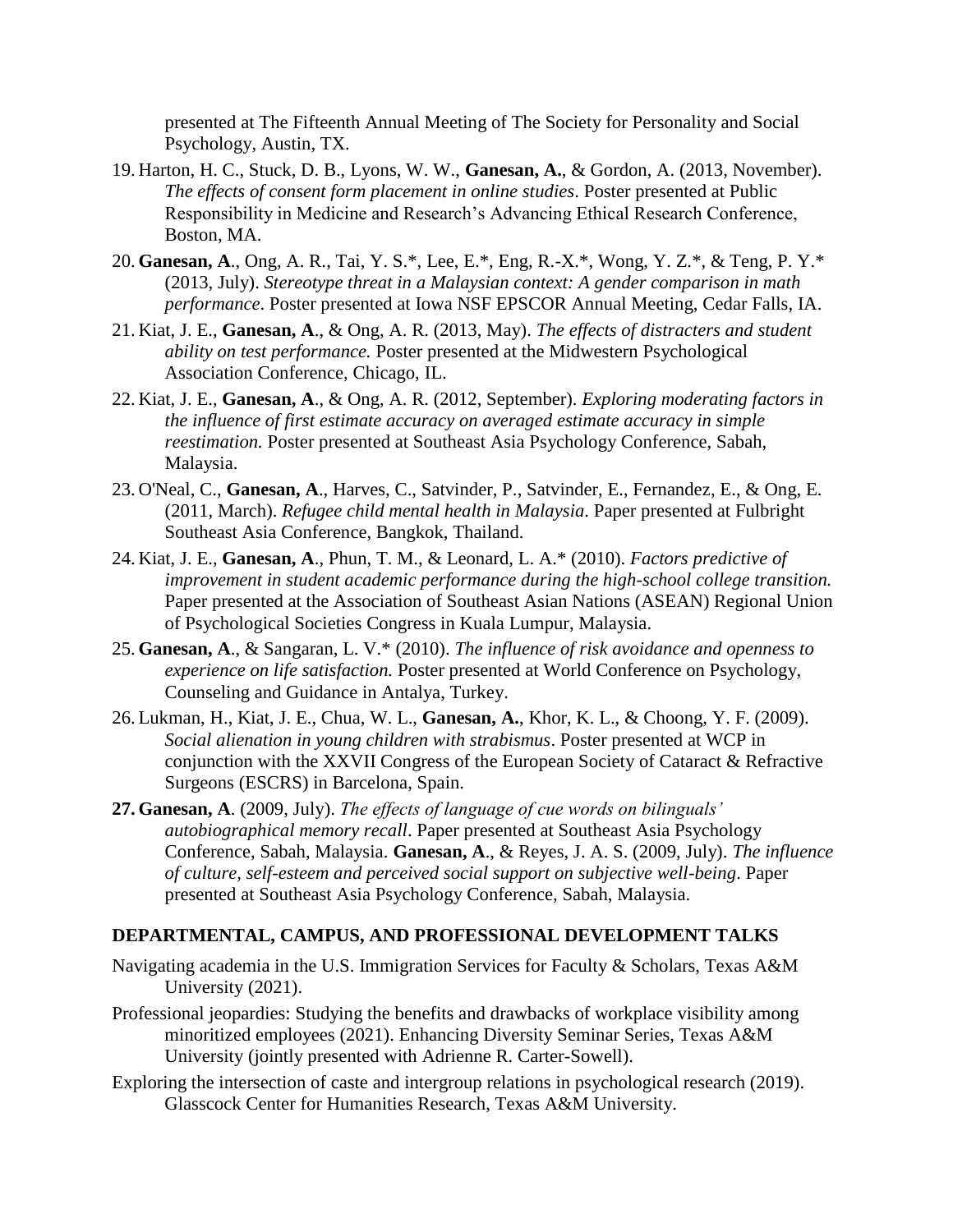- (Re-)tested and novel approaches to minority underrepresentation (2019). School of Psychology, University of Nottingham Malaysia.
- Beyond increased representation: The social influence of expert women (2019). Department of Psychology, University of Michigan.
- Cultural transmission of disease causal information (2017). School of Human Evolution and Social Change, Arizona State University.
- Exploring individual and cognitive factors in the cultural transmission of social information (2017). School of Psychology, University of Sydney.

Dynamic cultural transmission (2015). School of Psychology, University of Sydney.

# **TRAINING**

Noldus The Observer TX: USyd: Spring, 2018 Publication writing: Victoria University of Wellington: Spring, 2018 Bayesian statistics: University of Newcastle, Australia: Summer, 2015 Interviewing: United Nations High Commissioner for Refugees, Malaysia: 2012 and 2014.

# **UNDERGRADUATE AND GRADUATE STUDENTS MENTORED**

Jaren Crist – Ph.D in progress at Texas A&M University Emily Johnson - Ph.D in progress at Texas A&M University Ran Wang – Ph.D in progress at Texas A&M University Ta'Niss Robinson – M.Sc. completed at Texas A&M University, currently at Ally Financial. Ben Gelbart –Ph.D in progress at UC, Santa Barbara Kelly Dann – Ph.D in progress at USyd Lucia Henao-Urrego – M.A. in progress at Australian Catholic University Bre Walker – M.A. in progress at USyd Joyce Chiu – Completed M.A. at USyd Iana Wong – Completed M.Sc at USyd Natalie Dahora – Completed B.Sc (Honours) at USyd

# **SKILLS**

*Quantitative*

General linear modelling Generalized linear modelling Basic multilevel and mixed modeling Non-parametric methods Factor analysis Power estimation

*Software*

Programming and Data Analysis: SAS, R, SPSS, Amos, PROCESS, JASP. Specialized Software: Tableau, Leximancer